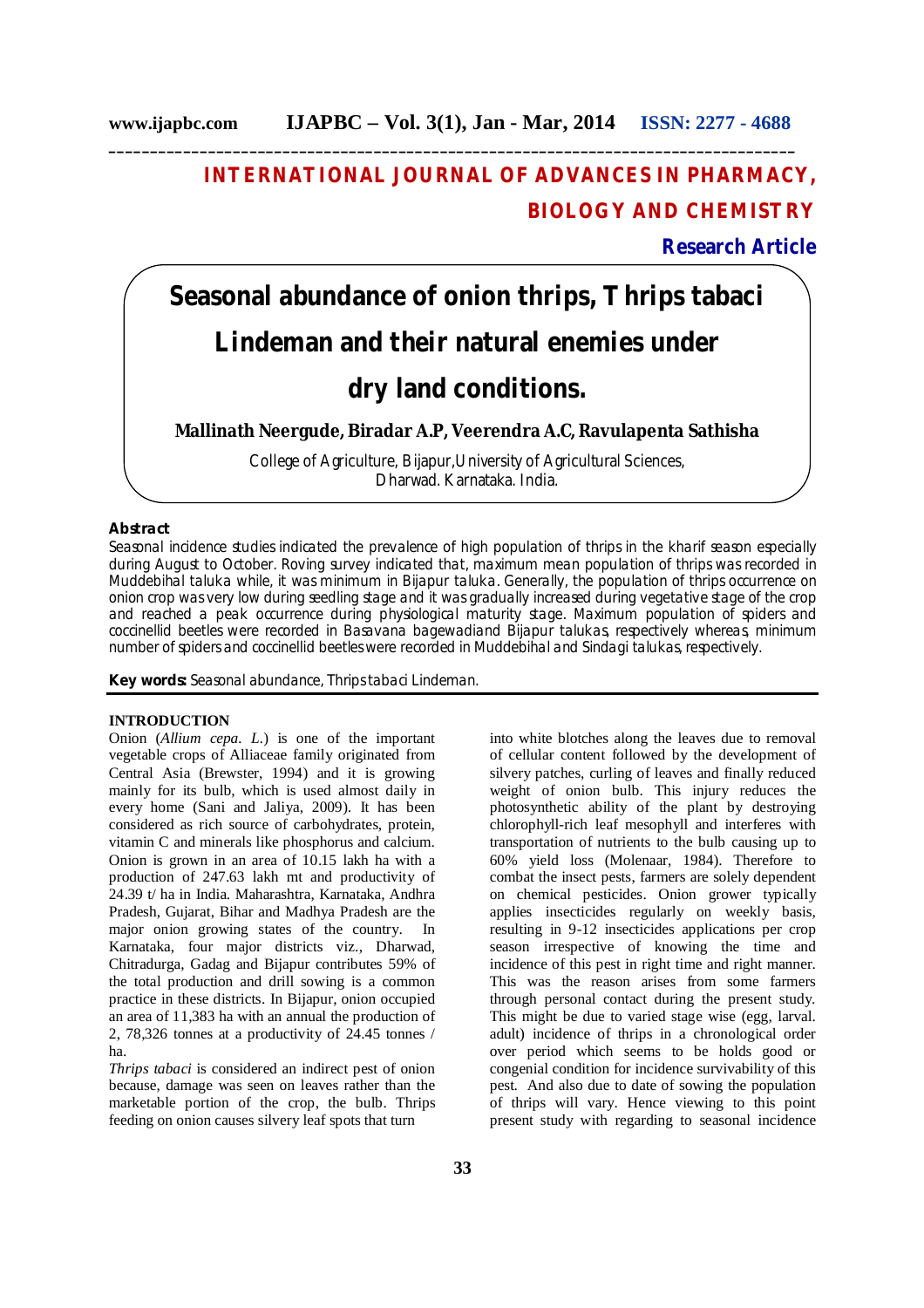and abundance of thrips seems to be highly effective in creating awareness in farmers community and also researchers for further need full works in present aspect.

#### **MATERIALS AND METHOD**

In a present investigation a roving survey was undertaken in *kharif* season from seedling stage to till harvest of the crop in Bijapur district covering Bijapur, Sindagi, Indi and Basavana Bagewadi talukas during 2012. From each taluka, two villages were selected and from each village two fields were selected for the study. Observations were recorded at three different crop growth stages *viz.,* seedling (as whole plant), vegetative and physiological maturity stage by recording number of nymph/adult thrips per leaf after split opening of leaf sheath on five randomly selected plants, respectively in each field. Simultaneously observations on natural enemies were also recorded.

#### **RESULTS AND DISCUSSION**

Though the occurrence of onion thrips has been reported from Bijapur district, the information on the level of incidence is lacking. In view of this, roving survey was conducted from June 2012 to October 2012 covering major onion growing talukas of Bijapur district.

#### **Number of thrips population per five plants**

The occurrence of thrips was observed during seedling stage and it was gradually increased its population during vegetative stage and reached a peak during physiological maturity stage of the crop. Among the different talukas surveyed, higher population of thrips (39.3 /5 plants) was recorded in Muddebihal while, lower population of thrips (13.0/5 plants) was noticed in Bijapur taluka. The population of onion thrips per five plants ranged from 11.20 to 14.00, 13.60 to 18.40, 30.20 to 46.60, 14.00 to 17.80 and 13.20 to 16.80 in Bijapur, Basavana Bagewadi, Muddebihal, Sindagi and Indi talukas, respectively, during seedling stage of onion crop. During vegetative stage of the crop, the lowest population of thrips (30.45 / 5 plants) was recorded in Bijapur talukas while the highest population of thrips (49.15/5 plants) was recorded in Mudhebihal taluka. During physiological maturity stage, higher population of thrips was recorded in all the talukas of Bijapur district ranging from 34.35 to 111.70 thrips /5 plants except Indi taluka, which recorded the lowest population of thrips (16.20/5 plants) as compared to vegetative stage of the crop (35.50 / 5 plants) while higher population of thrips (111.7 / 5 plants) clearly indicating that occurance of more population of thrips in early sown crop due to less

rainfall received during early stage in all the talukas of Bijapur district, while, late sown crop recorded low thrips population due to high rainfall received during july and august month in all the talukas of Bijapur district. The present investigation was closely related with earlier workers, Hammon (2002) reported that, thrips population appeared in onion in early June and peaked at about 600 thrips per plant in mid-July and less than ten per plant in early August. Similarly, the results of Lee and Wen (1982) who reported that, though the incidence of thrips was found in onion throughout the year, higher population was recorded during dry season. Similar findings were also made by Krantz *et al*. (1978) who reported that, the number of thrips on onion crop increased rapidly during dry weather and decreased rapidly after rain. During the present study, among the different talukas surveyed Mudhebihal taluka had recorded the highest pest load of thrips on drill sown onion crop. This was due to dry weather accomplished during that period which helped the buildup of thrips population.

#### **Number of natural enemies per five plants**

The present investigation helped to record the natural enemies in onion growing areas of Bijapur district. Among the natural enemies *viz.,* majorly spiders and coccinellid beetles were found in numerical count when compare to other natural enemies in different talukas of Bijapur district during the survey. The populations of both the predators were low during seedling stage of the crop which ranged from 0.80 to 1.40 spiders /5 plants in Basavan bagewadi and Muhebihal talukas. While the population of coccinellid beetles ranged from  $0.95$  to  $1.15/5$  plants in Indi and Bijapur talukas, respectively. Slight increased populations of both the predators were recordedduring vegetative stage of the crop. The higher populations of coccinellid beetles were recorded during vegetative stage as compared to seedling stage of the crop. During physiological maturity stage, the population of spiders ranged from 0.78 to 0.99 in all the talukas of Bijapur and Mudhebihal. While the highest populations of coccinellid beetles (1.45 /5 plants) was recorded in Bijapur taluka, whereas, the lowest population of beetles (0.95 / 5 plants) recorded in Basavan Bagewadi taluka. Since this was the first attempt made in regard to study of natural enemies fauna in onion cultivated ecosystem, there was lack of much available reports in this regard. So on contrary the present investigation may be seems to be a pioneer in this field, hence comparative research results with present investigation was not possible in real situation.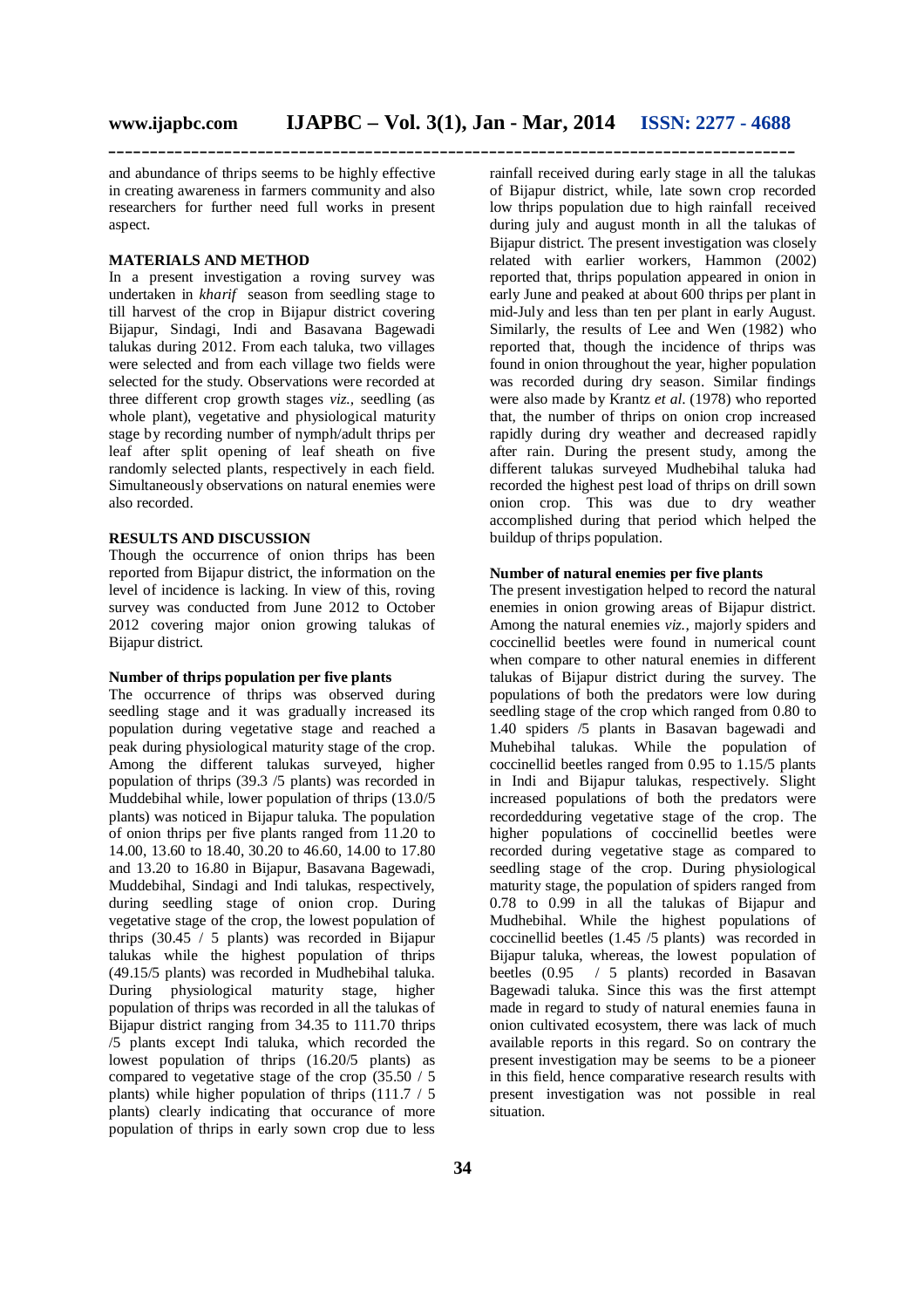#### **Table 1. Population of** *Thrips tabaci* **Lindeman, during different growth stages of onion in respective talukas of Bijapur district.**

**\_\_\_\_\_\_\_\_\_\_\_\_\_\_\_\_\_\_\_\_\_\_\_\_\_\_\_\_\_\_\_\_\_\_\_\_\_\_\_\_\_\_\_\_\_\_\_\_\_\_\_\_\_\_\_\_\_\_\_\_\_\_\_\_\_\_\_\_\_\_\_\_\_\_\_\_\_\_\_\_\_\_\_**

|             | Village name |                | Population of thrips / 5 plants |       |                  |               |                              |       |  |  |  |  |  |
|-------------|--------------|----------------|---------------------------------|-------|------------------|---------------|------------------------------|-------|--|--|--|--|--|
| Taluka      |              | Site No        | Seedling stage                  |       | Vegetative stage |               | Physiological maturity stage |       |  |  |  |  |  |
|             |              |                | Mean                            | S.D   | Mean             | S.D           | Mean                         | S.D   |  |  |  |  |  |
| Bijapur     | Jumnal       | $\mathbf{1}$   | 13.60                           | 1.70  | 33.40            | 2.60          | 34.60                        | 4.90  |  |  |  |  |  |
|             |              | $\overline{c}$ | 14.00                           | 1.90  | 40.60            | 2.10          | 36.20                        | 5.90  |  |  |  |  |  |
|             | Savanalli    | $\mathbf{1}$   | 11.20                           | 1.50  | 24.00            | 6.40          | 51.60                        | 4.90  |  |  |  |  |  |
|             |              | $\overline{c}$ | 13.20                           | 1.80  | 23.80            | 4.10          | 55.00                        | 5.70  |  |  |  |  |  |
|             | Mean         | 13.00          | 1.70                            | 30.40 | 3.80             | 44.40         | 5.40                         |       |  |  |  |  |  |
| Bagewadi    | Jayawadgi    | $\mathbf{1}$   | 20.40                           | 3.00  | 35.60            | 2.20          | 122.80                       | 7.50  |  |  |  |  |  |
|             |              | $\overline{c}$ | 13.60                           | 2.30  | 32.80            | 3.00          | 120.60                       | 5.90  |  |  |  |  |  |
|             |              | $\mathbf{1}$   | 18.40                           | 2.30  | 31.80            | 3.30          | 76.40                        | 1.70  |  |  |  |  |  |
|             | Ukkali       | $\overline{c}$ | 16.00                           | 2.90  | 31.20            | 6.10          | 72.40                        | 2.40  |  |  |  |  |  |
|             | 17.10        | 2.60           | 32.80                           | 3.80  | 98.10            | 4.40          |                              |       |  |  |  |  |  |
| Muddhebihal | Gangnur      | $\mathbf{1}$   | 46.60                           | 3.50  | 54.60            | 6.60          | 101.40                       | 8.40  |  |  |  |  |  |
|             |              | $\overline{c}$ | 40.00                           | 5.50  | 52.80            | 9.30          | 117.00                       | 8.10  |  |  |  |  |  |
|             |              | $\mathbf{1}$   | 30.20                           | 3.30  | 44.80            | 2.80          | 94.60                        | 1.90  |  |  |  |  |  |
|             | Dannur       | $\overline{c}$ | 40.40                           | 6.20  | 44.40            | 5.50          | 88.20                        | 6.60  |  |  |  |  |  |
|             | 39.30        | 4.60           | 49.20                           | 6.10  | 100.30           | 6.30          |                              |       |  |  |  |  |  |
| Sindgi      |              | $\mathbf{1}$   | 16.40                           | 3.10  | 34.40            | 1.10          | 95.60                        | 5.000 |  |  |  |  |  |
|             | D. Hippargi  | $\overline{c}$ | 14.00                           | 2.70  | 32.80            | 4.10          | 110.40                       | 13.70 |  |  |  |  |  |
|             |              | $\mathbf{1}$   | 16.20                           | 1.30  | 38.20            | 4.40          | 121.80                       | 6.70  |  |  |  |  |  |
|             | Sindagi      | $\overline{c}$ | 17.80                           | 2.60  | 37.60            | 5.00          | 119.00                       | 7.70  |  |  |  |  |  |
|             | 16.10        | 2.40           | 35.80                           | 3.70  | 111.70           | 8.30          |                              |       |  |  |  |  |  |
| Indi        | Attarga      | $\mathbf{1}$   | 13.20                           | 1.9   | 39.60            | 5.50          | 17.80                        | 1.30  |  |  |  |  |  |
|             |              | $\overline{c}$ | 16.20                           | 2.60  | 32.20            | 6.50          | 18.40                        | 4.60  |  |  |  |  |  |
|             |              | $\mathbf{1}$   | 15.00                           | 2.90  | 37.80            | 7.50          | 12.80                        | 2.40  |  |  |  |  |  |
|             | Nagthan      | 2              | 16.80                           | 3.30  | 32.40            | 3.60          | 15.80                        | 4.00  |  |  |  |  |  |
| Mean        |              |                | 15.30                           | 2.70  | 35.50            | 5.80<br>16.20 |                              | 3.10  |  |  |  |  |  |
|             |              |                |                                 |       |                  |               |                              |       |  |  |  |  |  |